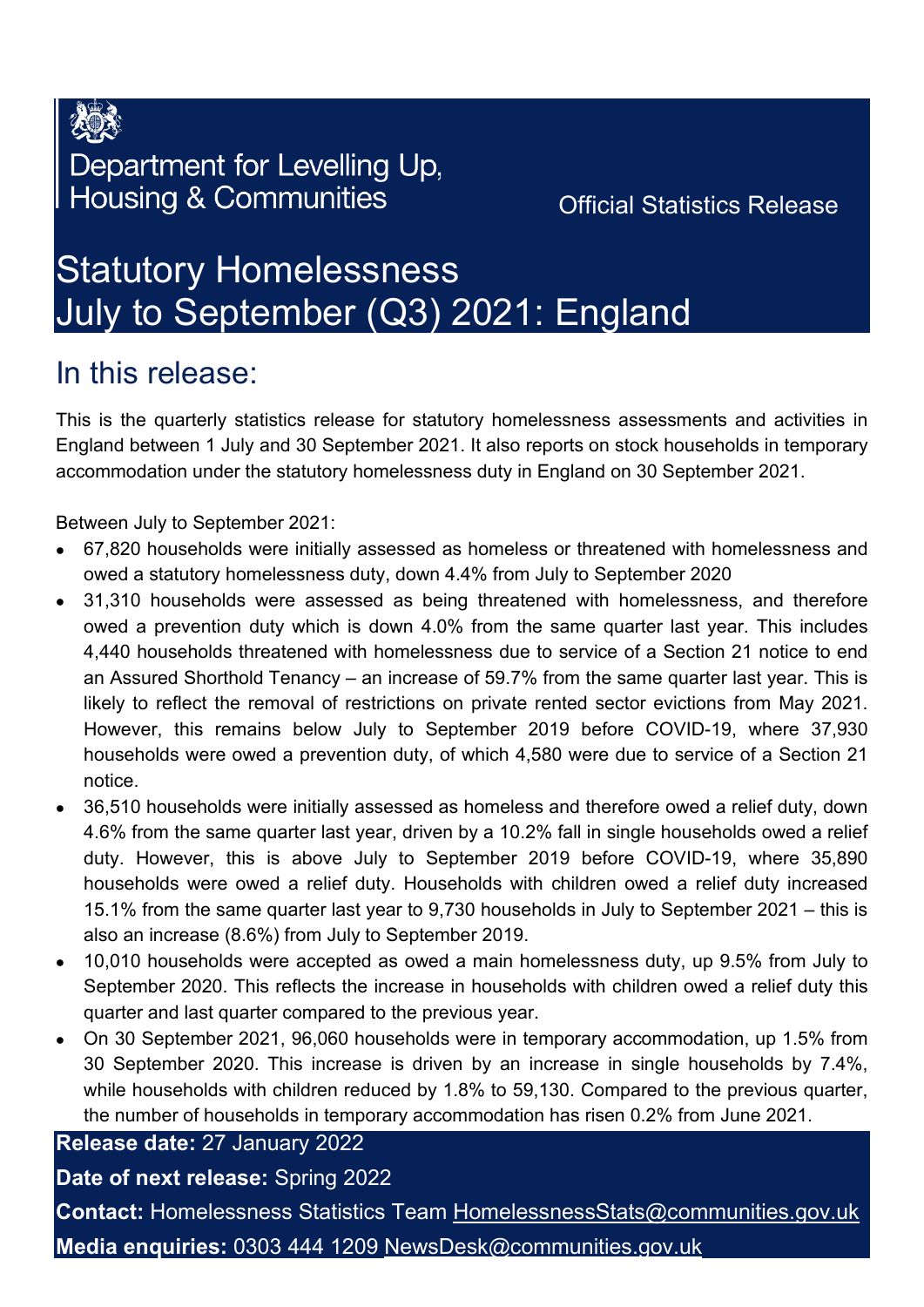# Main points

### Initial Assessments





### **Household composition** (Tables A5P and A5R)

- In July to September 2021, 44,710 single households (households without children) were owed a prevention or relief duty, down 10.0% from July to September 2020. In contrast, the number of households with children owed a prevention or relief duty increased 8.8% from July to September 2020 to 23,110.
- Single households are more likely to have homeless applications taken when already homeless and so are owed a relief duty (59.9%), whereas households with children are more likely to have an application taken when threatened with homelessness (57.9%).

#### **Reasons for homelessness** (Tables A2P and A2R)

• For households owed a prevention duty, end of private rented Assured Shorthold Tenancy (AST) was the most common reason accounting for 10,060 (32.1%) households owed a prevention duty. This increased 38.4% on the same quarter last year, likely reflecting the removal of restrictions on private rented sector evictions. A breakdown of households owed a prevention duty due to the end of an AST shows the biggest increase was due to landlords wishing to sell or re-let the property, which increased 53.8% from the same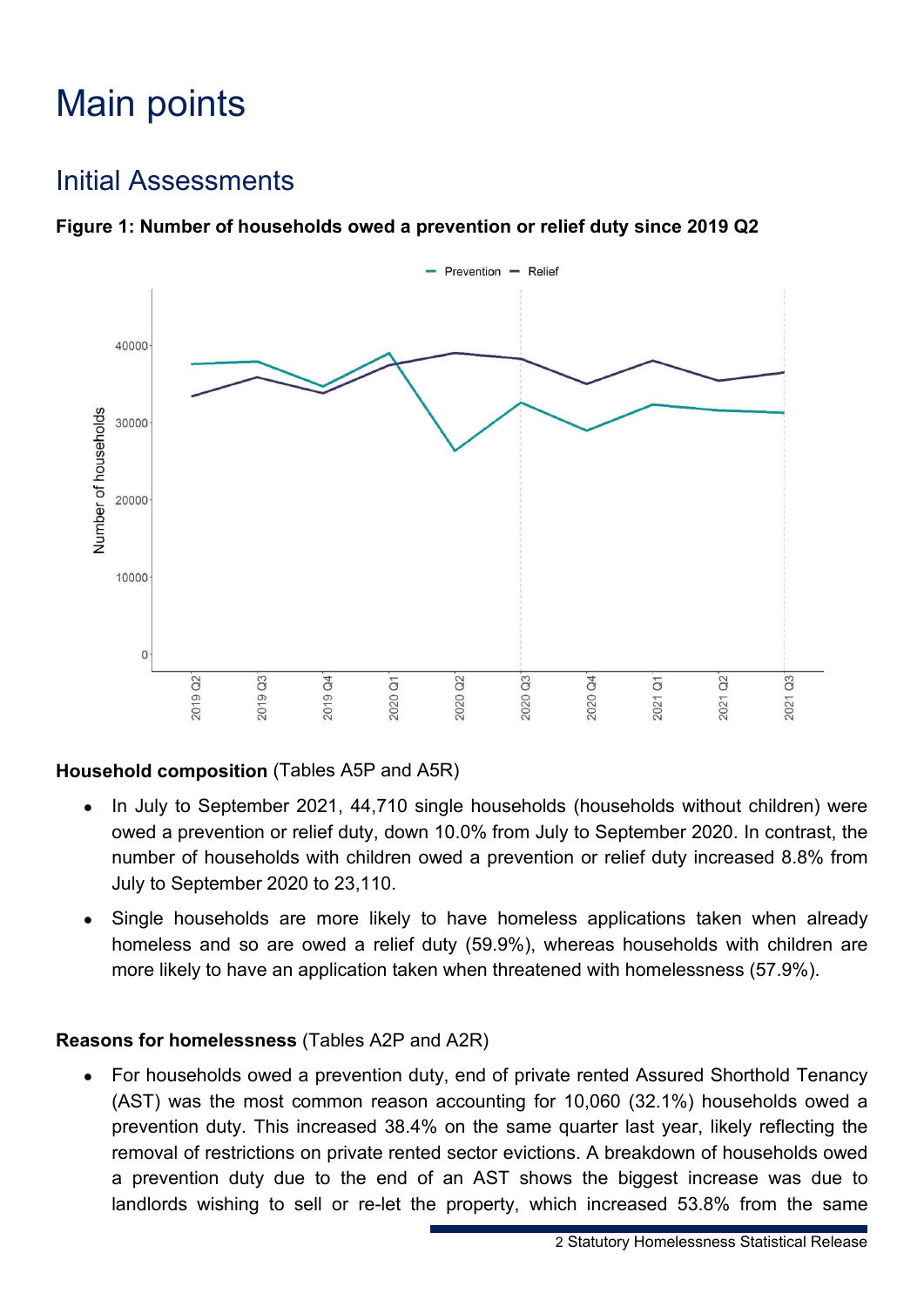quarter last year. However, this remains below July to September 2019 before COVID-19, where 10,800 households owed a prevention duty cited this was due to the end of private rented AST.

- The second most common reason for households owed a prevention duty was family or friends no longer willing or able to accommodate, which accounted for 8,370 (26.7%) households in July to September 2021, down 21.1% from the same quarter last year.
- For those owed a relief duty, family or friends no longer willing or able to accommodate was the most common reason for homelessness accounting for 11,110 (30.4%) households, down 12.7% from the same quarter last year.
- The second most common reason for those owed a relief duty was domestic abuse, accounting for 6,310 (17.3%) households owed a relief duty. This had increased 13.7% from the same quarter last year, and is a 34.3% increase from July to September 2019.
- The largest change for those owed either a prevention or a relief duty from the same quarter last year was the number of households required to leave accommodation provided by the Home Office as asylum support. This increased 81.8% to 400 households owed a prevention duty, and more than tripled (257.9%) to 680 households owed a relief duty. This increase reflects a return to usual arrangements for ending Home Office accommodation provided to asylum seekers following a positive decision on their asylum application; in July to September 2019, this equated to 700 households who were owed a relief duty and 580 households who were owed a prevention duty.
- Other notable changes for households owed a prevention duty include left institution with no accommodation available, up 36.6% to 560 households; and end of non-AST private rented tenancy, up 28.2% to 1,090. For those owed a relief duty, other notable changes include end of private rented AST, up 55.3% to 3,510 households.

### **Current accommodation** (Tables A4P and A4R)

- The most common type of accommodation at the time of application for those owed a prevention duty was in the private rented sector (41.3%), up 25.7% from July to September 2020 to 12,920 households - consistent with the reasons for homelessness. This was up 38.0% for those owed a relief duty to 4,650 households, likely reflecting the removal of most of the restrictions on private rented sector evictions.
- For households owed a relief duty, the most common type of accommodation was living with family (24.1%), which fell 9.0% from July to September 2020 to 8,800 households. For those owed a prevention duty, households living with family had decreased 22.4% to 8,760 households.
- The number of households owed a relief duty who were rough sleeping on approach increased by 7.6% from July to September 2020 to 2,830 households.
- The number of households owed a relief duty reporting no fixed abode fell 24.7% to 6,410 households.
- In line with the reasons for homelessness, the number of households owed a prevention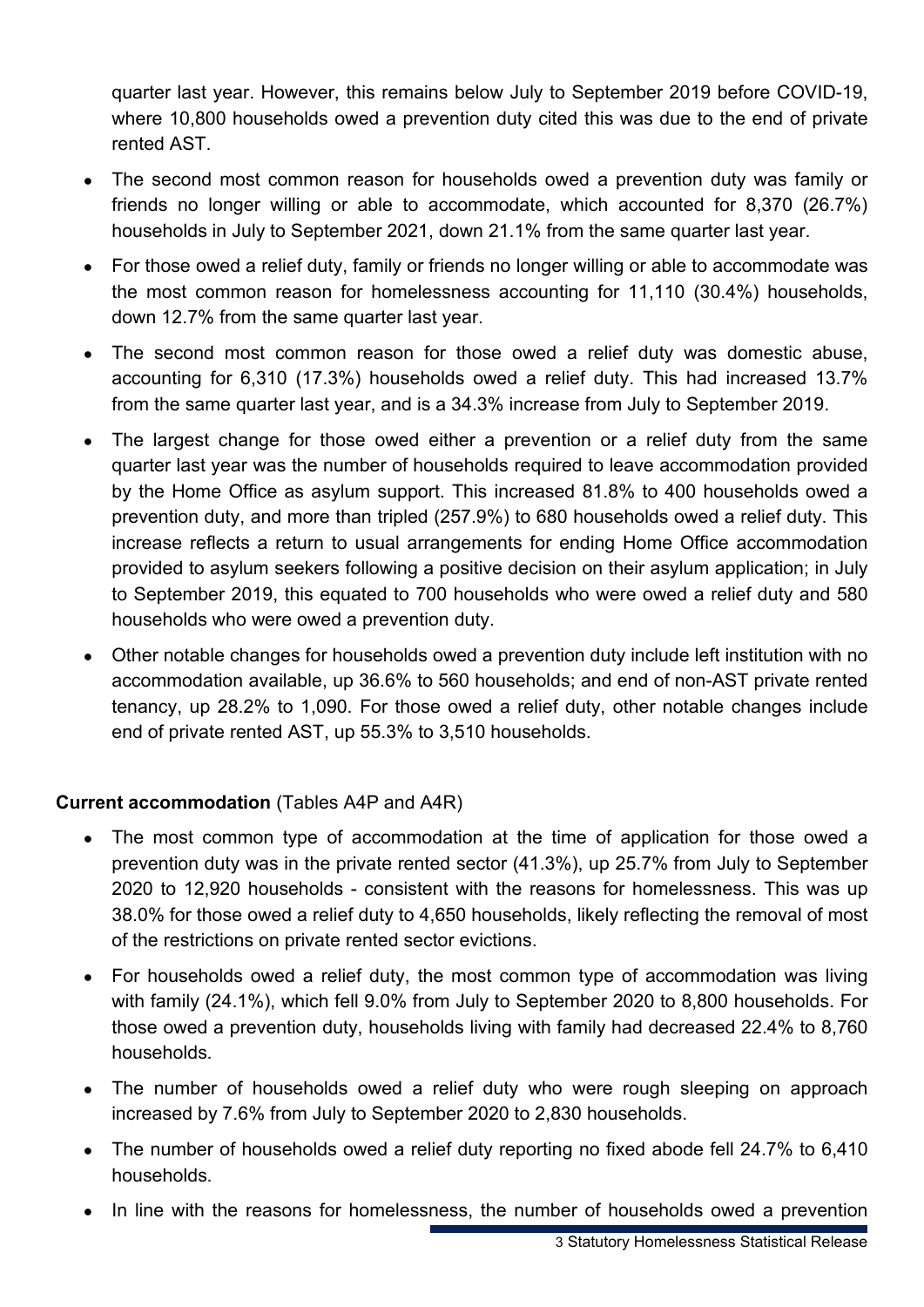duty and in National Asylum Seeker Support (NASS) accommodation increased by 81.0% to 380 households from July to September 2020; for those owed a relief duty, this increased four times (300.0%) to 600 households, reflecting a return to usual arrangements for ending Home Office accommodation provided to asylum seekers following a positive decision on their asylum application. The proportion of households owed a duty in NASS accommodation constitutes 1.4% of all duties owed in July to September 2021, and this compares to 1.7% in July to September 2019.

### **Duty to Refer** (Table A7)

- 8.8%, or 6,260, of the 70,980 assessments made were as a result of referrals from public bodies under the duty to refer. Of the assessments carried out from a duty to refer referral, 97.0% resulted in a homelessness duty.
- The National Probation Service made the most referrals to homelessness services which resulted in an assessment under the duty to refer with 1,620 (or 25.9%) of the total, an increase of 14.9% from July to September 2020. Other notable increases from July to September 2020 include a 67.6% increase in assessments due to referrals from Job Centre Plus to 620; and a 36.8% increase in assessments due to referrals from Mental Health inpatient care to 260. There was a 57.1% decrease from same quarter last year of assessments due to referrals from Community Rehabilitation Companies, which likely reflects changes in criminal justice service structures; and a 27.9% decrease of assessments due to referrals from Adult Secure Estate (prison).

### **Other demographics** (Tables A3, A6, A8, and A10)

- Of all households owed either a prevention or relief duty, 34,660 households, or 51.1%, identified as having one or more support needs. The most common support need was a history of mental health problems, accounting for 17,450 households or 25.7% of households owed a duty. 11,190 households, or 16.5% of all households owed a duty, had a support need relating to physical ill health or disability. Other notable groups included those with experience of or at risk of domestic abuse, 12.1%; and those with offending history, 8.7%.
- Despite the overall number of households owed a prevention or relief duty falling in July to September 2021 compared to the previous year, the number of lead applicants of households assessed as owed a prevention or relief duty increased in all age groups from July to September 2020, except those aged 16-17, 18-24, and 25-34, which fell 7.0%, 17.1%, and 7.8% respectively. The largest percentage increases were in the oldest age categories: the number of households with lead applicants aged 65-74 increased by 23.0% to 1,820 in July to September 2021; and those aged 75+ increased 16.9% to 690. The 75+ age group remains below July to September 2019 levels (down 12.7%), however the 65-74 age group increased by 3.4% from 2019.
- Households where the lead applicant was White had the greatest percentage of total households owed prevention or relief duties (68.0%), followed by households where the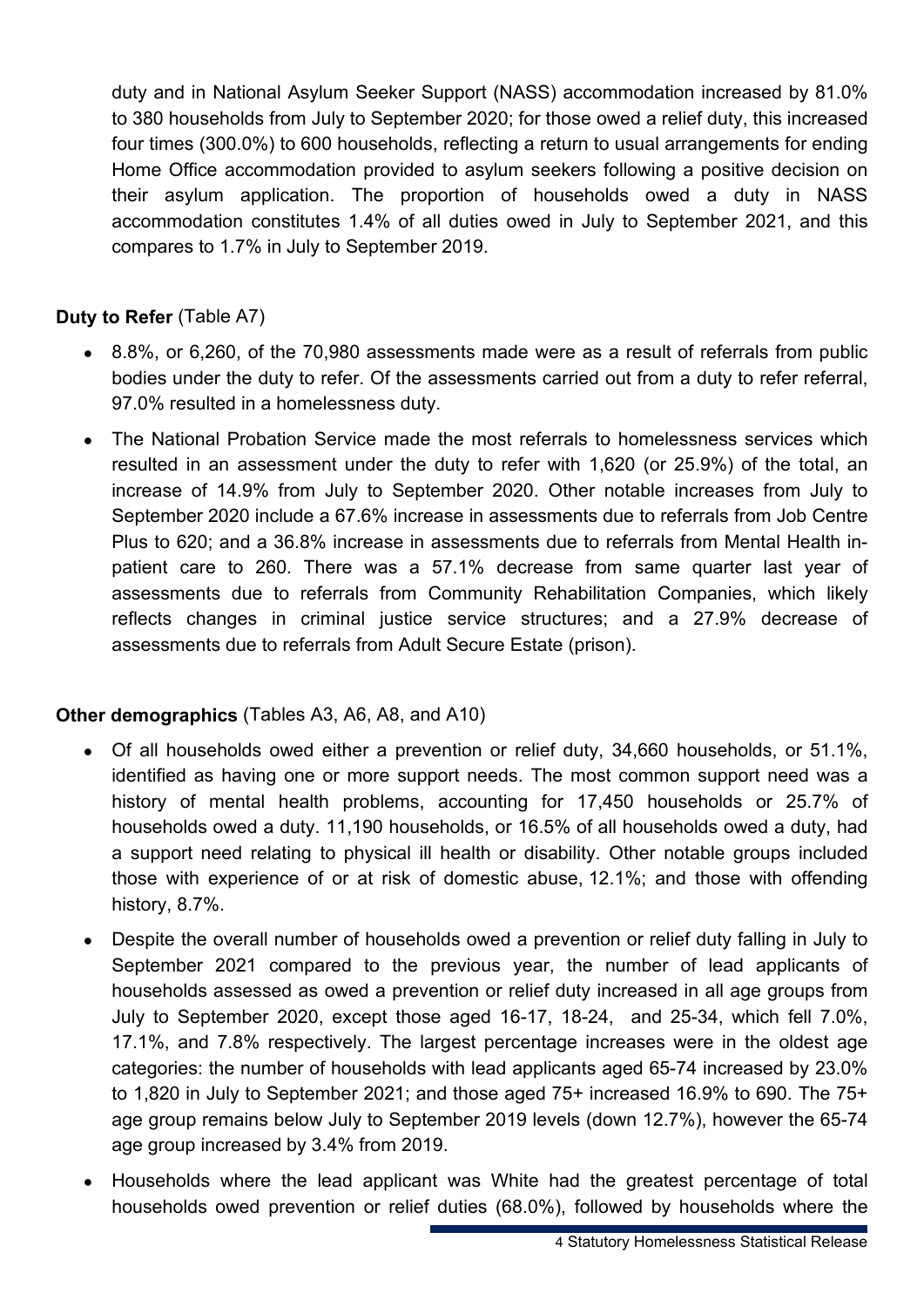lead applicant was Black (10.1%) or Asian (6.4%). The number of households owed a prevention or relief duty where the lead applicant was Asian increased 6.9% from the same quarter last year, whereas the number of households where the lead applicant was White, Black, or Mixed fell by 6.7%, 1.0% and 1.3% respectively. Households where the lead applicant identified themselves as belonging to 'Other' ethnic group fell by 1.3% to 2,200 in this quarter. All groups remained below July to September 2019 levels, except where ethnicity is identified as Mixed.

• The number of lead applicants not registered but seeking work fell 26.0% to 2,190, and those who were registered unemployed fell 8.7% to 24,380. The employment status that saw the largest increase was in the Other category, which increased 36.4% to 4,270; followed by those who had retired, up 19.9% to 1,870. Those in full-time had also increased 8.0% but those in part-time work fell 1.4%.

### **Outcomes**

Tables P1 and R1

- In July to September 2021, for those whose prevention or relief duty ended, 31,560 (or 46.1%) households had secured accommodation for 6 months or more.
- Over half of the 28,640 prevention duties which ended between July to September 2021 (15,850 or 55.3%) ended because the household secured accommodation for 6 months or more and their homelessness had been prevented. Of these, 30.9% or 4,890, were able to remain in their existing home. The proportion of households that secured accommodation at the end of the prevention duty fell by 4.0 percentage points from the same quarter last year, and of those, the proportion who were able to stay in existing accommodation fell by 1.8 percentage points.
- 5,780 or 20.2% of households whose prevention duty ended were homeless at the end of the prevention duty and owed a subsequent relief duty, up 3.6 percentage points from the same quarter last year.
- Of the 39,800 relief duties ended, 15,710 or 39.5% of households had accommodation secured for at least 6 months. Of these, 76.9% (12,080) were single households, down 2.5 percentage points from the same quarter last year, but still above the level and proportion in July to September 2019.
- 15,490 households, or 38.9% of households whose relief duty ended had ended because their homelessness had not been relieved within 56 days and the local authority would need to assess whether a main duty is owed to them, up 2.2 percentage points from the same quarter last year.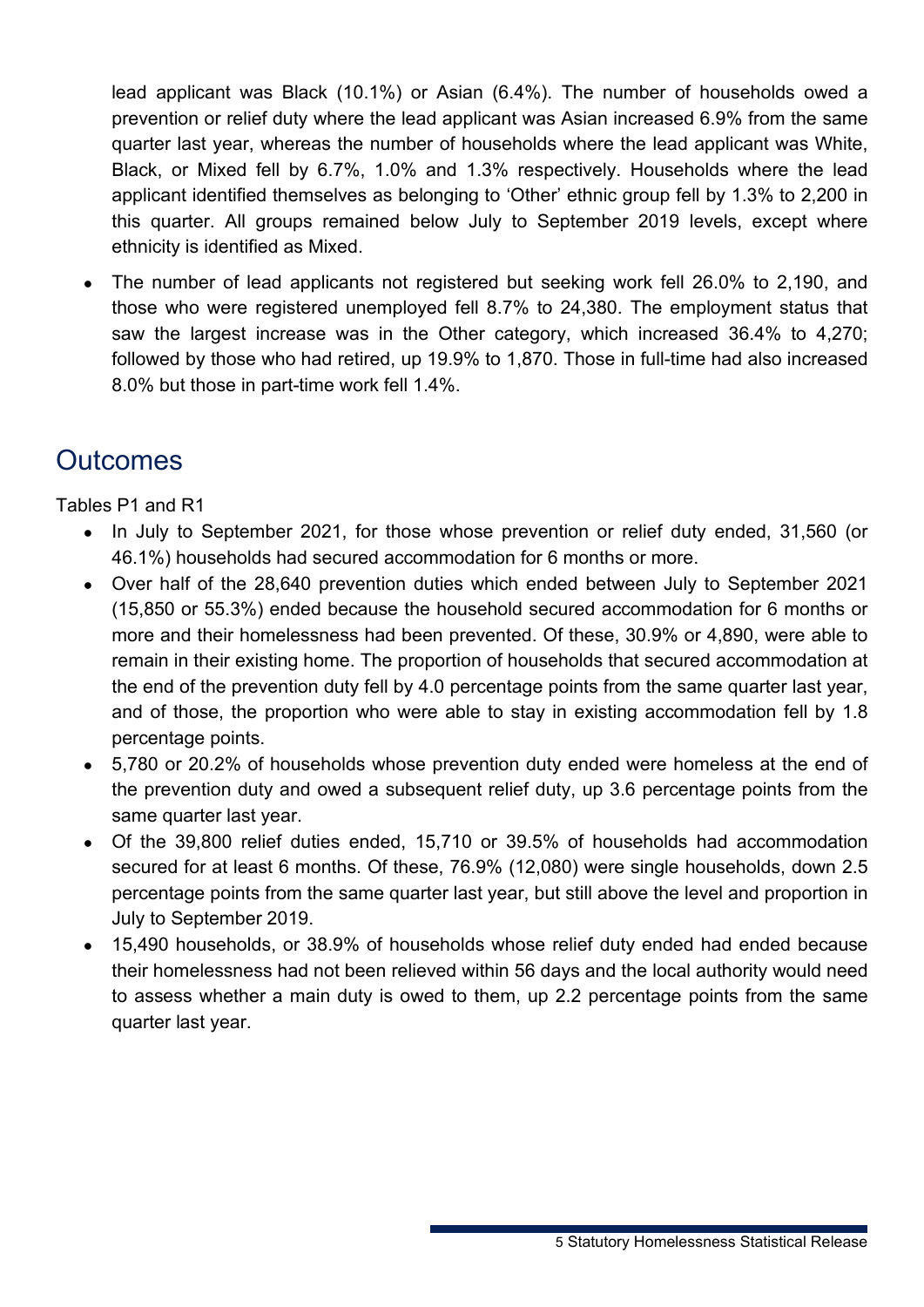### Main Homelessness duty

Tables MD1-3

- Figure 2 below shows main duty acceptances increased 9.5% to 10,010 in July to September 2021 from the same quarter last year, driven by a 10.9% increase in households with children.
- The number of households owed a main duty who were homeless as a result of domestic abuse had increased 34.1% from July to September 2020, reflecting both an increase in homelessness due to domestic abuse over the last year compared to this quarter; but also the implementation of priority need for single people who are homeless due to being victims of domestic abuse through the Domestic Abuse Act in July 2021.
- Households that were homeless, had priority need and were intentionally homeless; or that were homeless and did not have a priority need decreased 11.8%, and 19.3% respectively.



### **Figure 2: Number of households assessed against a main duty decision, by outcome**

- In July to September 2021, 7,200 households had their main homelessness duty come to an end, down 3.7% from July to September 2020.
- Of these households, 5,470 or 76.0% households accepted an offer of settled accommodation, a 5.4% decrease from the same quarter last year.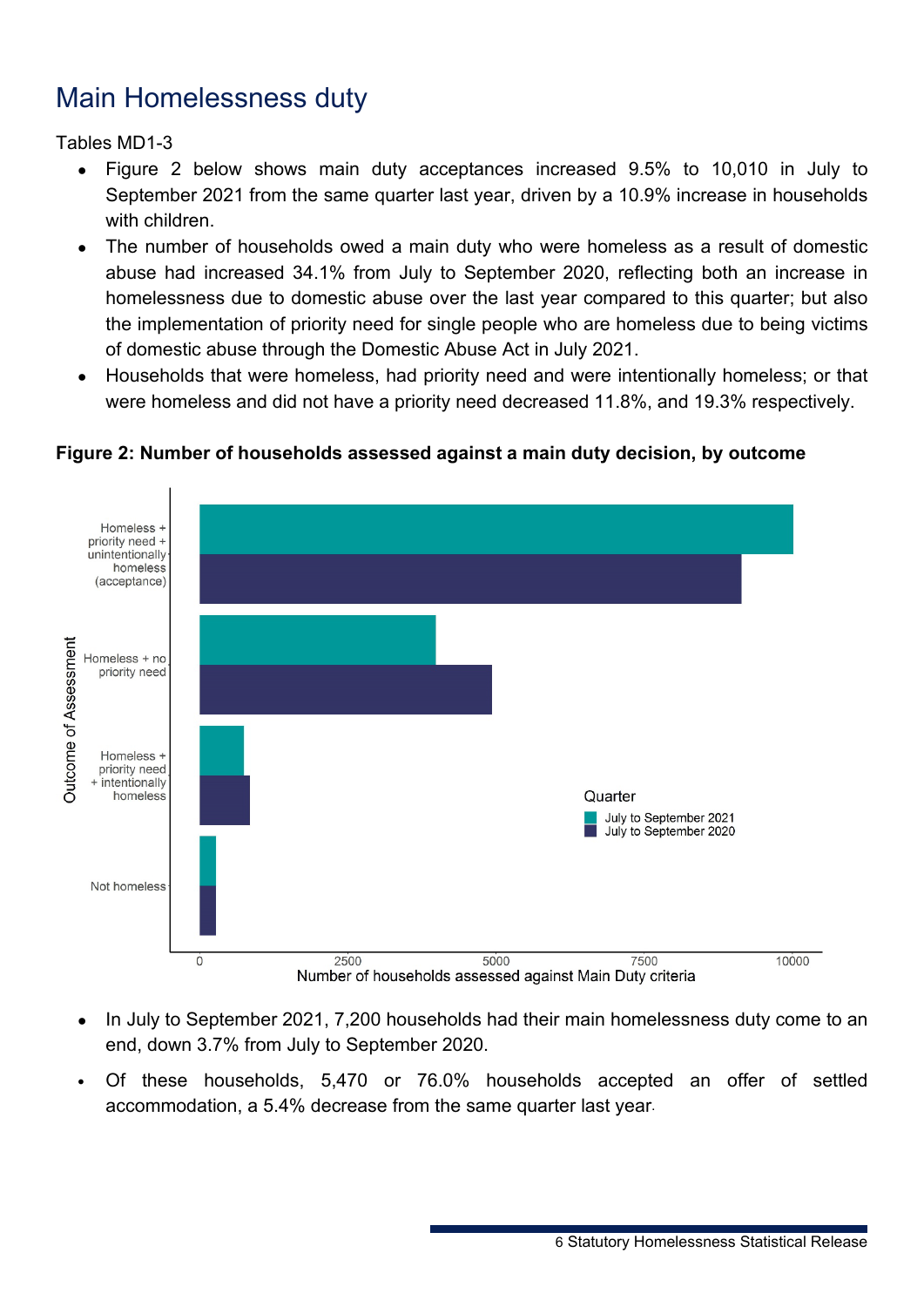### Temporary Accommodation

Table TA1

- 96,060 households were in temporary accommodation on 30 September 2021, a similar level to the previous quarter; single households increased 3.0%, while households with children decreased 1.5%.
- In London, there were 16.6 households living in temporary accommodation per 1,000 households, compared with 1.8 households per 1,000 in the Rest of England. Newham had the highest rate of TA in London with 48.5 households per 1,000 households and Luton had the highest rate of TA outside London with 15.2 households per 1,000 households.
- On 30 September 2021, 26,110 or 27.2% of households in temporary accommodation were in accommodation in a different local authority district. 82.8% of these out of district placements were from London authorities.

### **Figure 3: Number of households in temporary accommodation since Q2 2019, by household type**



- On 30 September 2021, 59,130 households or 61.6% included dependent children, with a total of 121,680 dependent children living in temporary accommodation.
- As shown in Figure 4 below, most households with children (85.8%) were in self-contained accommodation (private sector, nightly paid, or local authority or housing association accommodation). This is a similar proportion compared to September 2020.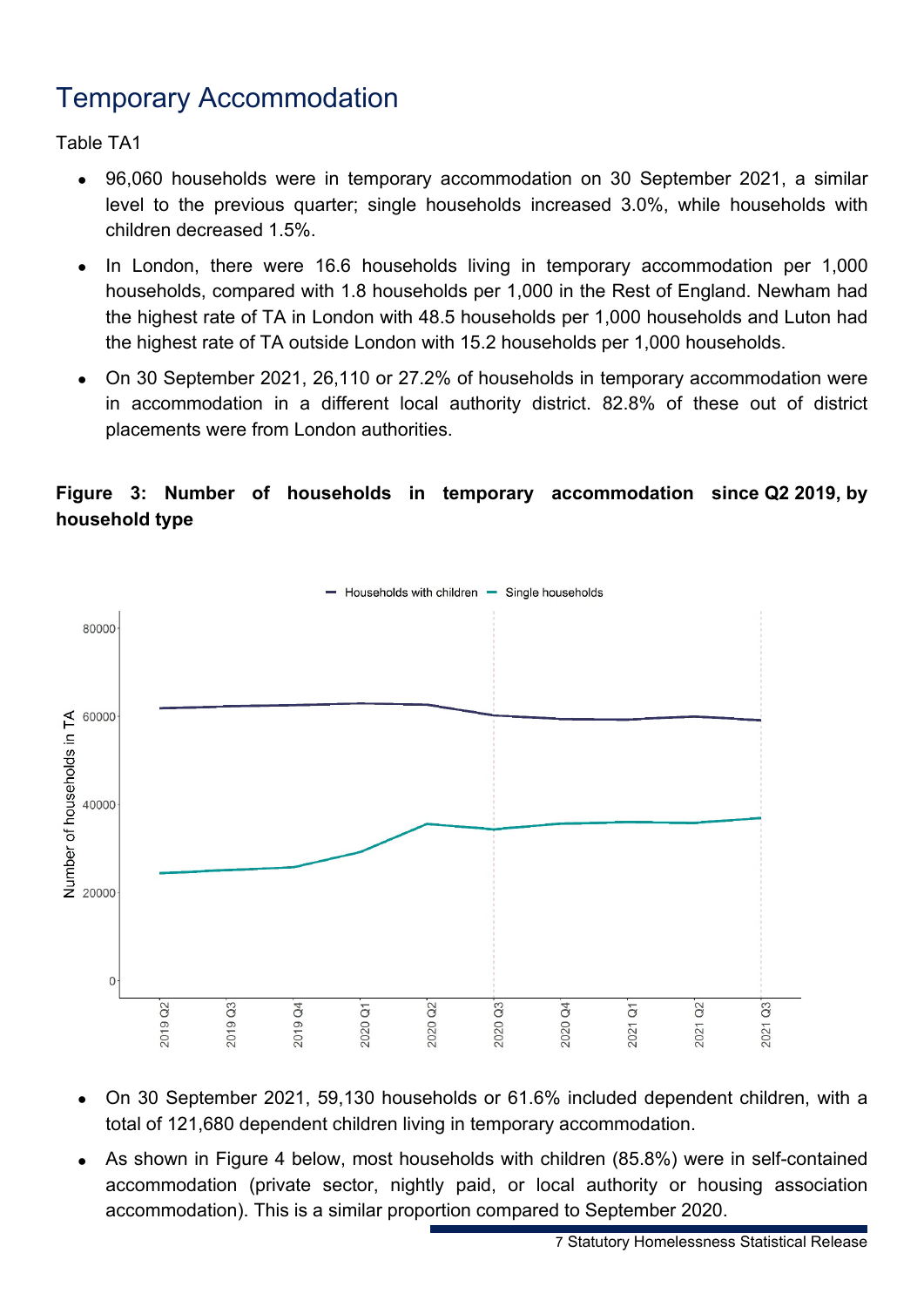- Of the households in temporary accommodation, 9,780 were living in bed and breakfast (B&B) accommodation, down 5.8% from the same date last year. Of these households in B&B, 8,250 (84.4%) were single households, down 2.0 percentage points from the same date last year.
- The number of households in B&B with dependent children increased 7.7% from the same date last year to 1,530 households in September 2021. Of the households with children in B&B, 590 had been resident for more than the statutory limit of 6 weeks. This is up 25.5% from 470 on 30 September 2020.

### **Figure 4: Number of households in temporary accommodation, by type of accommodation**



### Assessment of compliance with the Code of Practice for Statistics

Between July and December 2021, these Statutory Homelessness statistics underwent an assessment by the Office for Statistics Regulation. A [report](https://osr.statisticsauthority.gov.uk/publication/assessment-of-compliance-with-the-code-of-practice-for-statistics-statistics-on-statutory-homelessness-in-england/pages/1/) detailing the findings of this assessment was published in December 2021.

The Homelessness Statistics Team in DLUHC have developed an action plan detailing how and by when the requirements identified in the assessment report will be met. This includes a forward work plan which outlines scheduled work over the next year. This will be updated on an ongoing basis and can be found in the [Action plan for OSR assessment of compliance.](https://www.gov.uk/government/statistics/statutory-homelessness-in-england-july-to-september-2021)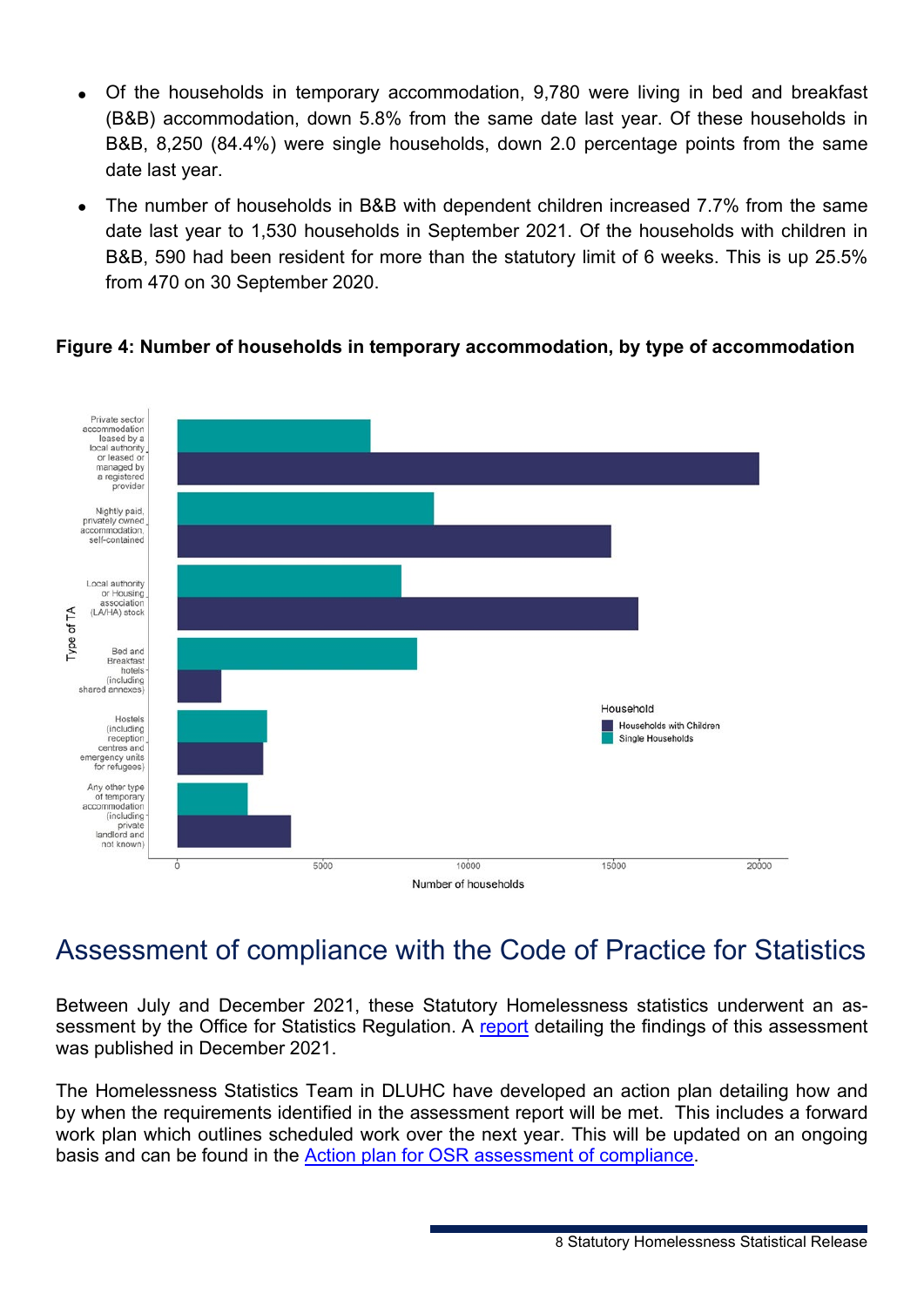# Accompanying tables

Accompanying tables are available to download alongside this release. References to previously published tables are included where comparisons are possible.

The below tables can be accessed at: <https://www.gov.uk/government/statistical-data-sets/live-tables-on-homelessness>

### **Initial assessments of statutory homelessness duties owed**

- A1: Number of households assessed and owed a prevention or relief duty
- A2P: Reason for loss of last settled home for households assessed as owed a prevention duty
- A2R: Reason for loss of last settled home for households assessed as owed a relief duty
- A3: Support needs of households assessed as owed a prevention or relief duty
- A4P: Accommodation at time of application for households assessed as owed a prevention duty
- A4R: Accommodation at time of application for households assessed as owed a relief duty
- A5P: Household type at time of application for households assessed as owed a prevention duty
- A5R: Household type at time of application for households assessed as owed a relief duty
- A6: Age of main applicants assessed as owed a prevention or relief duty
- A7: Households referred to a local authority prior to being assessed
- A8: Ethnicity of main applicants assessed as owed a prevention of relief duty
- A9: Nationality of main applicants assessed as owed a prevention or relief duty\*
- A10: Employment status of main applicants assessed as owed a prevention or relief duty
- A11: Reason for eligibility of main applicants assessed as owed a prevention or relief duty\*
- A12: Sexual Identity of main applicants assess as owed a prevention or relief duty

### **Statutory homelessness prevention duty outcomes**

- P1: Reason for households' prevention duty ending
- P2: Type of accommodation secured for households at end of prevention duty
- P3: Main prevention activity that resulted in accommodation secured for households at end of prevention duty
- P4: Destination of households with alternative accommodation secured at end of prevention duty\*
- P5: Household type of households with accommodation secured at end of prevention duty

### **Statutory homelessness relief duty outcomes**

- R1: Reason for households' relief duty ending
- R2: Type of accommodation secured for households at end of relief duty
- R3: Main prevention activity that resulted in accommodation secured for households at end of relief duty
- R4: Destination of households with alternative accommodation secured at end of relief duty\*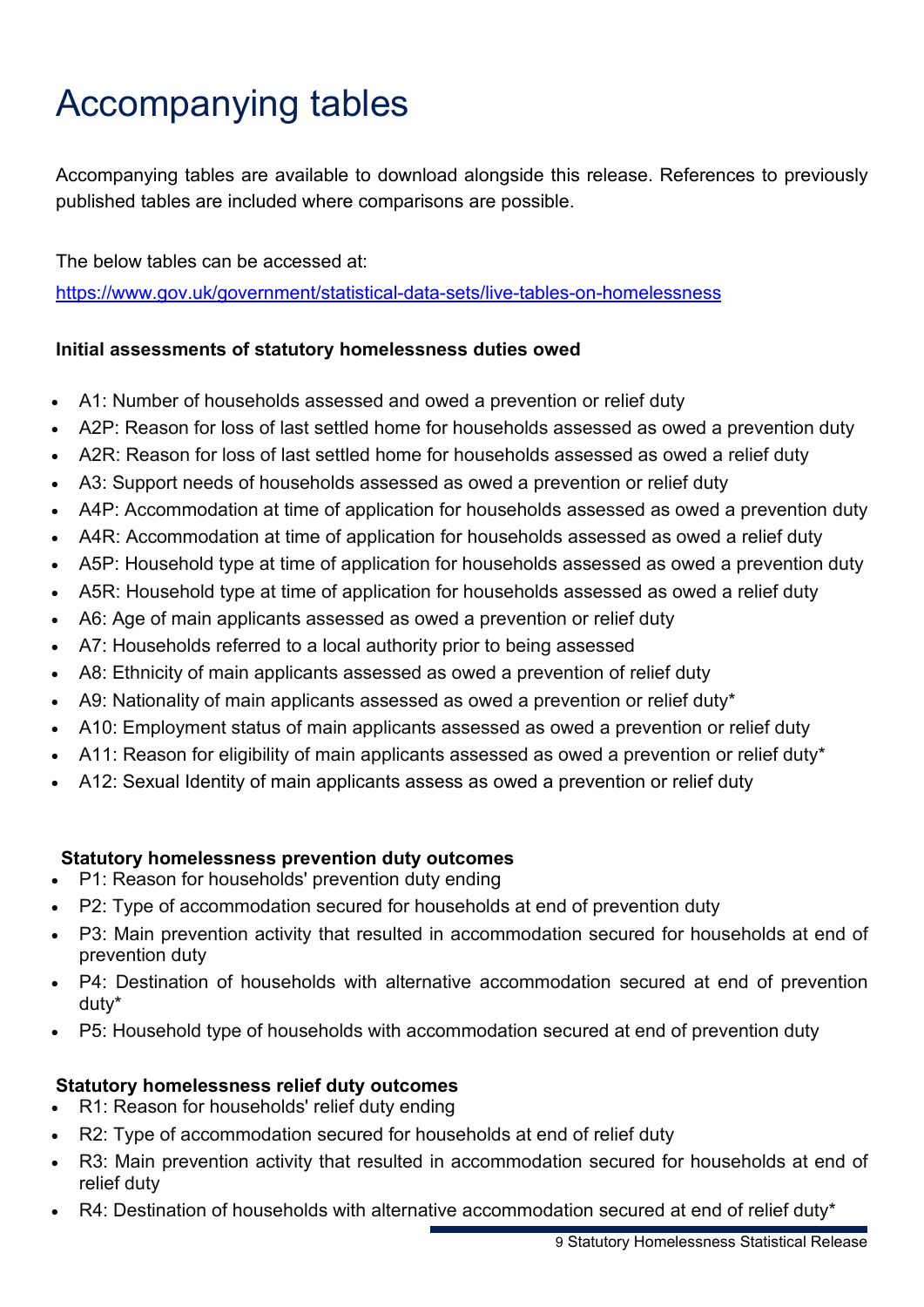• R5: Household type of households with accommodation secured at end of relief duty

#### **Statutory homelessness main duty decisions & outcomes**

- MD1: Outcome of main duty decision for eligible households
- MD2: Outcome of households no longer owed a main duty
- MD3: Priority need category of households owed a main duty

#### **Households in temporary accommodation**

- TA1: Number of households in temporary accommodation at end of quarter by temporary accommodation type
- TA2: Number of households in temporary accommodation at end of quarter by household type
- TA3: Number of households in temporary accommodation at end of quarter by duty provide

\* These tables will now only be published as part of the expanded annual release at end of financial year. The latest published figures can be found in the 2020-21 Detailed local authoritylevel tables.

## Technical Notes

Please see the accompanying [Technical Note](https://www.gov.uk/government/statistics/statutory-homelessness-in-england-july-to-september-2021) document for further details.

Information on Official Statistics is available via the UK Statistics Authority website: <https://www.statisticsauthority.gov.uk/>

Information about statistics at DLUHC is available via the Department's website: [www.gov.uk/government/organisations/department-for-communities-and-local](http://www.gov.uk/government/organisations/department-for-communities-and-local-government/about/statistics)[government/about/statistics](http://www.gov.uk/government/organisations/department-for-communities-and-local-government/about/statistics)